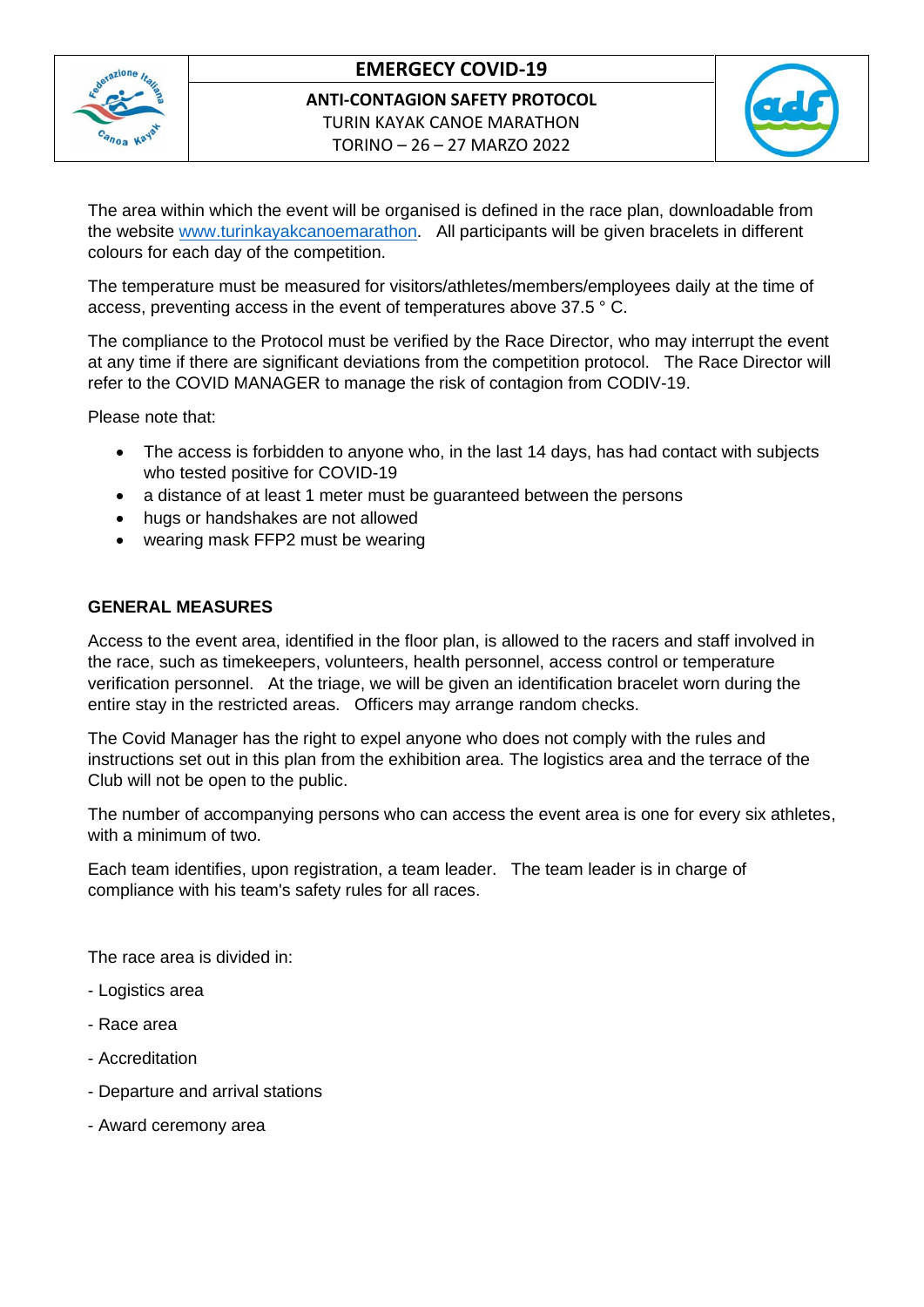

## **EMERGECY COVID-19**

**ANTI-CONTAGION SAFETY PROTOCOL** TURIN KAYAK CANOE MARATHON TORINO – 26 – 27 MARZO 2022



The SANITATION will be guaranteed by Amici del Fiume, in cooperation with a third party specialised in sanitising company:

#### **ACCESS TO THE SPORTS FACILITY**

Each team must fill out and send by email at info@turinkayakcanoemarathon.it the accreditation form (Attachment 2) not later than March 24<sup>th</sup>, 2022.

One accompanying person for every six athletes is allowed. Only team coaches must be allowed into the logistic area.

Upon completion of the triage, a bracelet to be worn throughout the day will be given.

People with a temperature above 37.5° C cannot access the restricted area.

Attachment 1 must be signed and delivered upon accreditation by the team leader.

Attachment 1 will be stored for 14 days and after destroyed.

### **LOGISTICS AREA**

For the logistics area, corresponding to the Ginzburg Gardens (refer to the plan), the following measures are envisaged:

- a minimum distance of 2 meters between the van teams in the parking area,
- stay close to your van to change, wear the mask, keep a distance of 1 m whit other persons.
- only athletes and coaches must be allowed into the logistic area,
- toilets will be available in the logistic area,
- each team will arrange a changing facility for his athletes.

#### **RACE MANAGEMENT**

- Accreditation must do by the team leader.
- Mandatory wear of the FFP2 face mask.
- The start and finish orders will be available on the race website only.
- Detached launching and landing pontoon will be used
- Only the athletes engaged in the race are allowed on the pontoon area
- The face mask must be worn until boarding

#### **AWARDS**

The following measures are foreseen for the awards.